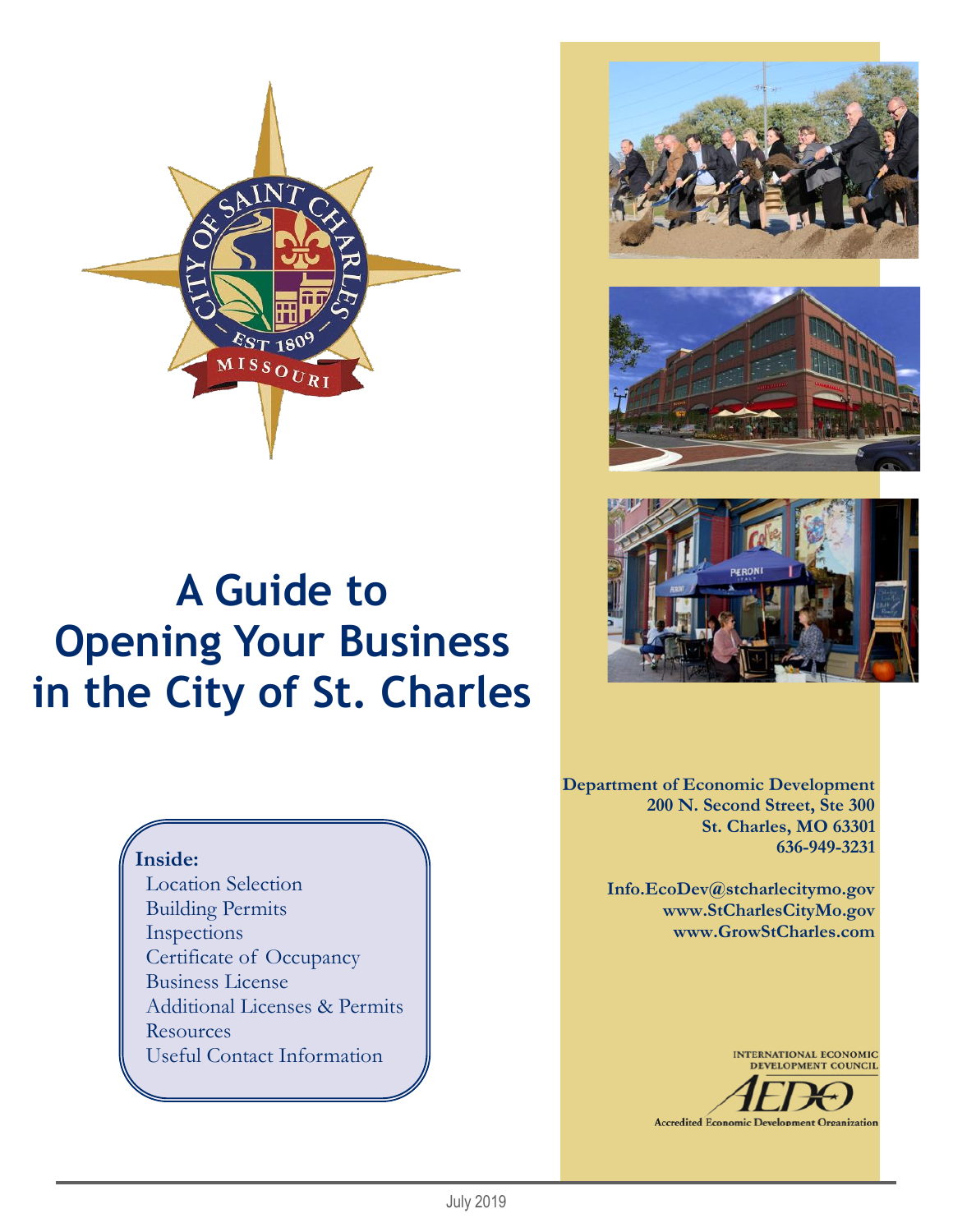## **Steps to Opening Your Business**

Thank you for considering St. Charles as the home of your new business. The **Economic Development Department**  works to ensure a pro-business climate that encourages our existing industries to grow and expand, and to attract new businesses to invest in our community*.* 

Contact our office for assistance in opening or expanding your business. We can help with information regarding:

- **Demographics**
- **Financing options**
- **Tax rates**
- **School district statistics**
- **Available Buildings & Sites**

(**C**all (**636) 949-3231** for assistance in finding the right place for your business.)

#### **Location Selection — Determine Zoning**

The Community Development Department is a one-stop shop for certificates of occupancy, permitting and signage.

Before you select a location for your business, it is very important to verify the zoning classification of the property and to determine if the use is appropriate in that zoning district. To verify zoning, or to discuss changes in zoning, please contact the **Community Development Planning Division at (636) 949-3222.**

In some cases, conditional use permits or, in the case of new construction, a change in use, or expansion of the existing building, site plan approval by the Planning and Zoning Commission may be required for your business. In addition, if the property is located within one of the City-s six (6) historic districts, Landmarks Board approval may be required if changes to the exterior are proposed. Please contact the **Planning Division at (636) 949-3222**  for more details. The City's Code of Ordinances can be found at www.stcharlescitymo.gov

## **Building Permits**

If a **change of use** is proposed for a building, construction or alterations may be required. A permit is required for most projects. It is recommended that a Pre-design Conference is scheduled to allow the business owner to discuss with City officials building code requirements for a proposed project. Please contact us at **(636) 949-3222**  for details.

For a building permit for **new commercial construction**, the City suggests a planning meeting to ensure the plans meet building, fire, and zoning code requirements.

#### **Inspections**

Once work is completed, call **Community Development (636) 949-3222** for required inspections.

## **Certificate of Occupancy**

Before any business can occupy a property or open for business in St. Charles, a Certificate of Occupancy must be obtained. Please contact **Community Development Planning Division at (636) 949-3222** to begin the process to receive a Certificate of Occupancy or before beginning ANY construction work or repairs.

After successful final building and fire inspections, bring the approved final building and fire inspection slips to the Department of Community Development. You will also be asked to complete a brief Certificate of Occupancy Questionnaire and to verify trash service for the business. After these items have been completed and the proposed property has been determined to be permitted within the existing zoning district, the Department of Community Development will issue your Certificate of Occupancy.

### **Business License**

Per City Ordinance, anyone doing business in the City of St. Charles must have a business license. To apply for the business license you need, visit the **Collections Office (on First Floor of City Hall) or contact (636) 949-3212.**

Items are required to receive a business license:

- Certificate of Occupancy (issued by the **Department of Community Development)**
- Paid personal property tax receipt in business name from **St. Charles County Collector** (**636) 949-7470**; or a Personal Property Tax Waiver from the **St. Charles County Assessor (636) 949-7423**. Both offices are located in the County Administration Building (across North Second Street from City Hall).
- State sales tax number, if required by the State, from the **Missouri Department of Revenue**: http://www.dor.mo.gov/tax/business.
- If you are developing an establishment which serves food, you must also comply with the regulations of the **St. Charles County Health Department: 1650 Boone's Lick Road, St. Charles, MO, 63301 (636) 949-1800**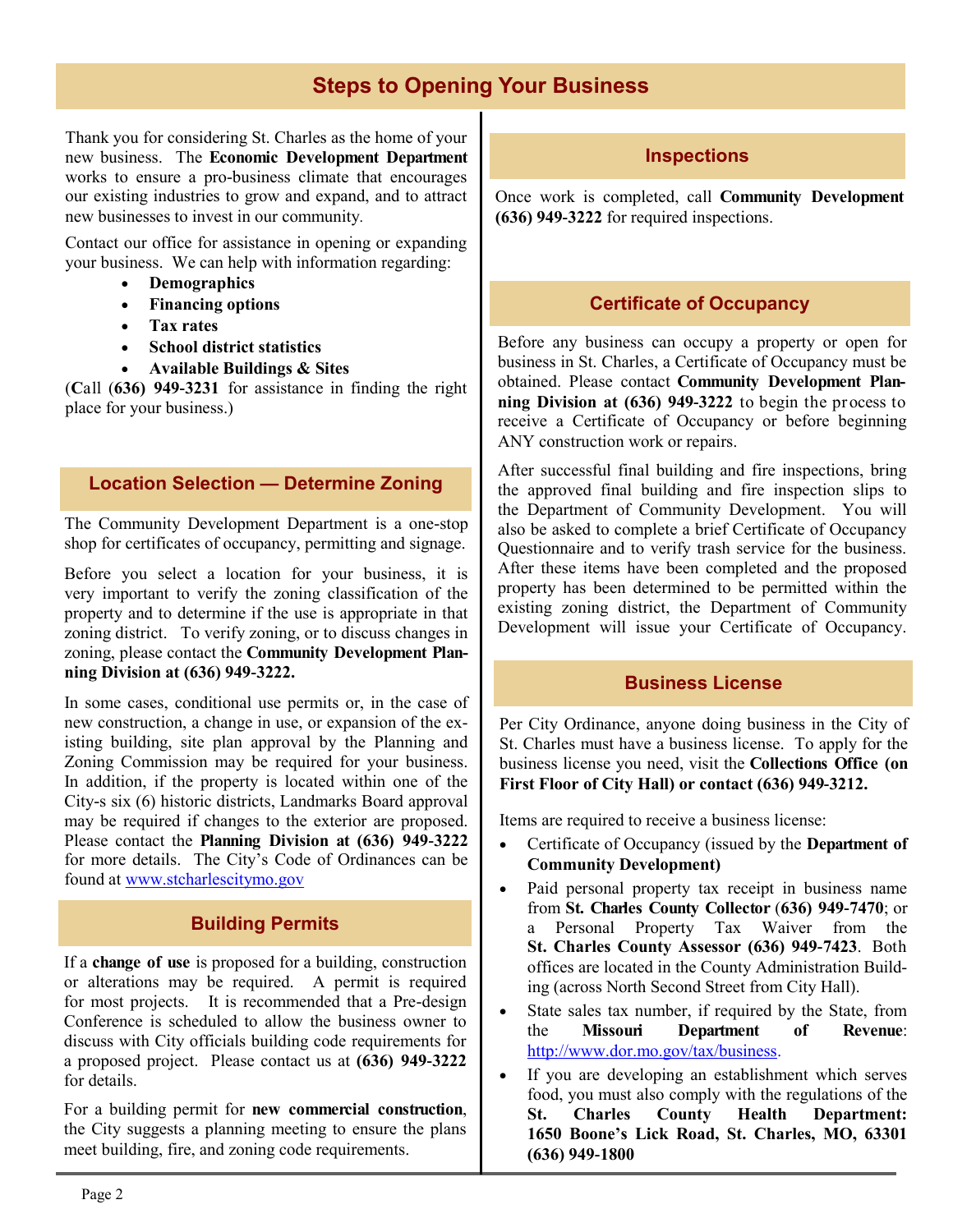## **Additional Licenses — Utilities**

## **Signage**

Permits for permanent signage and temporary signs are required and are issued by the **Community Development Department. Please call the Community Development Department (636) 949-3222** to discuss the allowable signage for your business. Sign permit costs are:

- \$75.00—Non-illuminated sign permit
- \$99.00—Illuminated sign permit

#### **Food Establishment Permit**

All restaurants and/or establishments involved in food preparation need to submit plans to and pass inspection by the **County Health Department (636) 949-1800.** You can download an application form and a copy of the code book at www.scchealth.org.

### **Outdoor/Café Seating**

Outdoor dining areas on a public sidewalk require a Sidewalk Café Permit. For more information, please contact the **Community Development Department** at **(636) 949-3222.**

#### **Liquor License**

You will need to obtain a total of three (3) liquor licenses: State, County and City. For more information on liquor license, please call the **Finance Department** at **(636) 949- 3215**. You can also download the application on the City's homepage at www.stcharlescitymo.gov under the Forms section.

#### **Fats, Oils and Grease (FOG) Program**

All Food Service Establishments (FSE's) and other greasehandling facilities are subject to grease interceptor requirements. For more information please contact **Woodard & Curran (WAC) at (636) 255-8439.**

#### **Utilities**

To ensure proper services for your business, check with public utility companies.

- Electric—**Ameren UE (800) 552-7583**
- Gas—**Laclede Gas (636) 978-2663**
- Telephone—Your local phone company
- Trash pick-up service. All businesses in St. Charles are required to have trash service by a licensed hauler. A list of licensed haulers is listed on the City's Website: www.stcharlescitymo.gov. Proof of trash services is required prior to the City issuing a Certificate of Occupancy.
- Water-Sewer—Utility billing is a part of the **Finance Department**. To order or change an existing water, sewer, billing record, or to confirm new service billing, please contact **Utility Billing at (636) 949-3212**.

#### **Wastewater Treatment**

The City currently has a contract with Woodard & Curran (W&C) for the operation and maintenance of our two (2) sanitary sewer treatment plants and lift stations. These facilities treat the sewage to all Federal standards prior to discharge. Manufacturing, industrial or a business process that discharges to the City's sanitary sewer system may require a permit. For additional information please contact **W&C at (636) 255-8439.**

#### **Hazardous Material**

All businesses using hazardous materials should contact the **Public Works Division** about participation in the industrial pre-treatment program at **(636) 949-3237**.

**Every effort has been made to ensure the accuracy of this information. It should not be used as a legal document, and should not take the place of professional advice. When in doubt, consult a professional regarding the topic in question.**